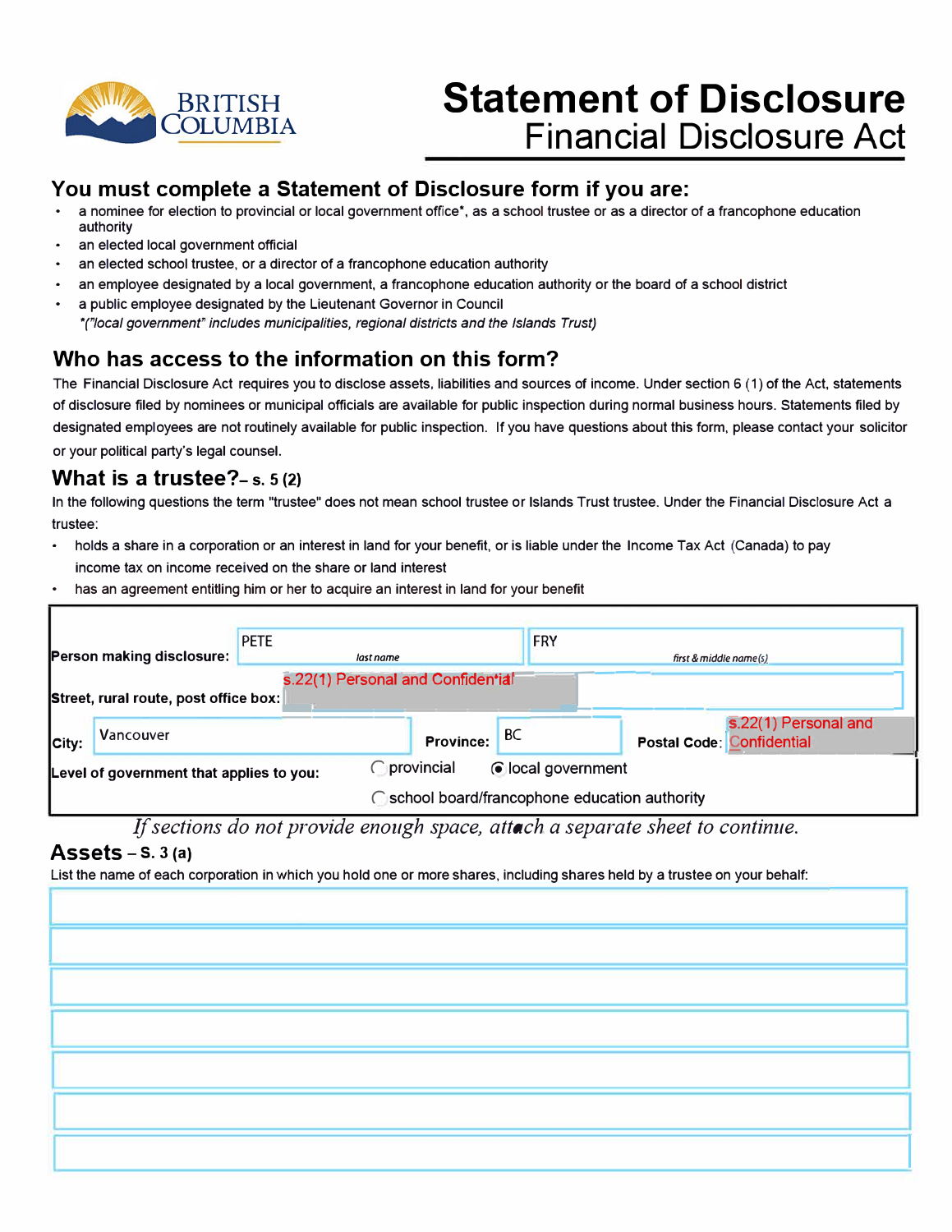### **Liabilities – s. 3 (e)**

List all creditors to whom you owe a debt. Do not include residential property debt (mortgage, lease or agreement for sale), money borrowed for household or personal living expenses, or any assets you hold in trust for another person:

| creditor's name(s) | creditor's address(es) |  |  |
|--------------------|------------------------|--|--|
|                    |                        |  |  |
|                    |                        |  |  |
|                    |                        |  |  |
|                    |                        |  |  |
|                    |                        |  |  |
|                    |                        |  |  |
|                    |                        |  |  |
|                    |                        |  |  |
|                    |                        |  |  |
|                    |                        |  |  |
|                    |                        |  |  |
|                    |                        |  |  |
|                    |                        |  |  |
|                    |                        |  |  |
|                    |                        |  |  |

#### **Income – s. 3 (b-d)**

List each of the businesses and organizations from which you receive financial remuneration for your services and identify your capacity as owner, part-owner, employee, trustee, partner or other (e.g. director of a company or society).

- Provincial nominees and designated employees must list all sources of income in the province.
- Local government officials, school board officials, francophone education authority directors and designated employees must list only income sources within the regional district that includes the municipality, local trust area or school district for which the official is elected or nominated, or where the employee holds the designated position

| your capacity                | name(s) of business(es)/organization(s) |  |  |
|------------------------------|-----------------------------------------|--|--|
| Councillor                   | <b>City of Vancouver</b>                |  |  |
| <b>Director</b>              | <b>UBCM</b>                             |  |  |
| Alternate Director/Committee | <b>Metro Vancouver</b>                  |  |  |
| Proprietor                   | dba Pete Digiboy                        |  |  |
|                              |                                         |  |  |
|                              |                                         |  |  |

#### **Real Property – s. 3 (f)**

List the legal description and address of all land in which you, or a trustee acting on your behalf, own an interest or have an agreement which entitles you to obtain an interest. Do not include your personal residence.

- Provincial nominees and designated employees must list all applicable land holdings in the province
- Local government officials, school board officials, francophone education authority directors and designated employees must list only applicable land holdings within the regional district that includes the municipality, local trust area or school district for which the official is elected or nominated, or where the employee holds the designated position

| legal description(s) | address(es) |
|----------------------|-------------|
|                      |             |
|                      |             |
|                      |             |
|                      |             |
|                      |             |